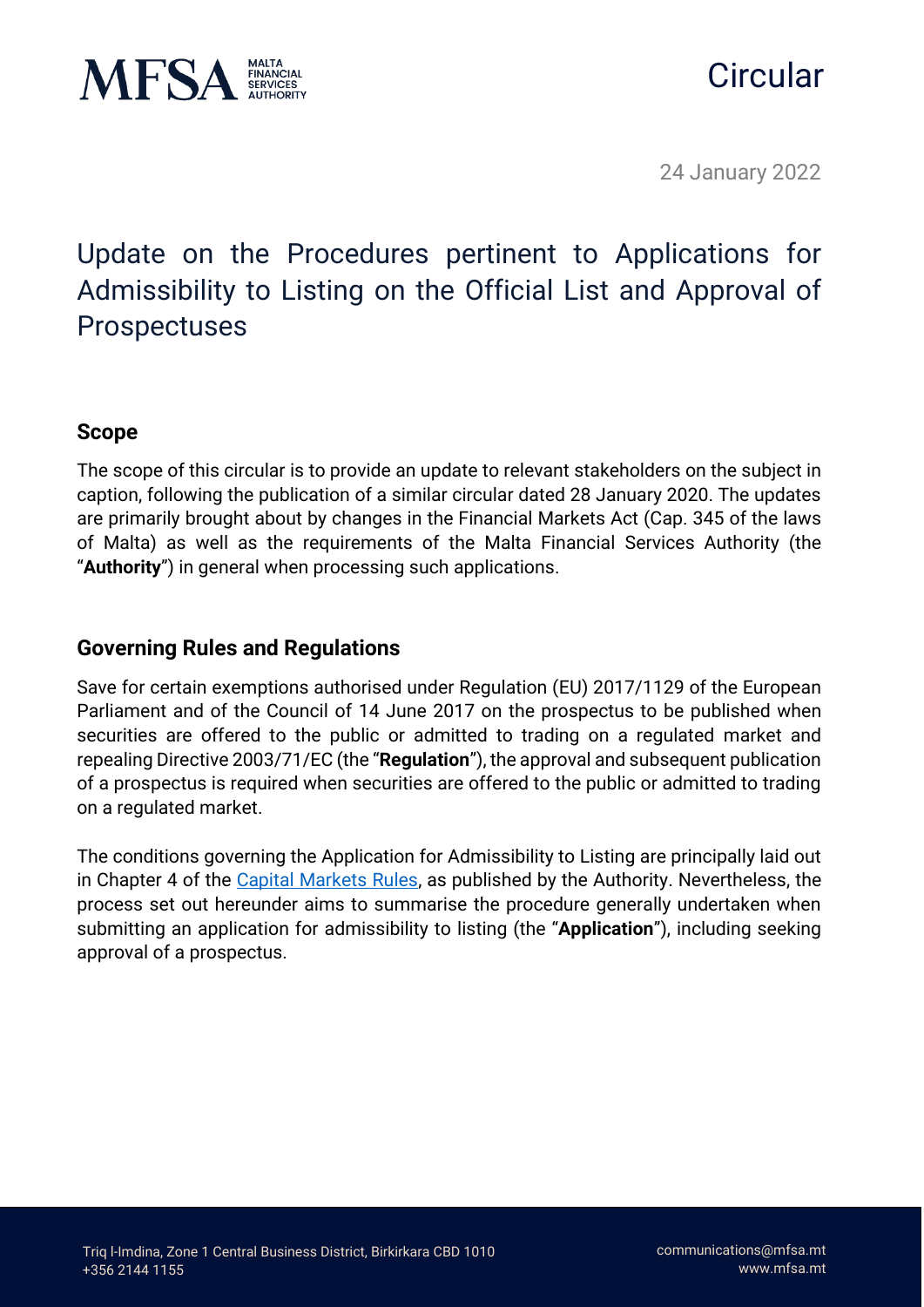

# **Circular**

# **The Application and Approval Process**



Prior to submitting an Application, it is recommended that the proposed issuer sets up a preliminary meeting with the Authority, together with the Sponsor and the main advisors to the proposed Application. The primary scope of holding such a meeting is for all parties involved to openly discuss with the Authority the proposed application for admissibility to listing and to identify any initial concerns that may be apparent at this stage of the process.

At this stage, it is also suggested that the Sponsor provides the Authority with an indicative timetable with regards to dates of submission of documentation and expectations for final approval, in order for the Authority to ensure adequate time and resources in processing the Application appropriately.

Once the above has been established, the Authority would expect to receive the respective Notification Letter in terms of Capital Markets Rule 4.1A, one clear month before the submission of the first draft of the Application.

Subsequent to this, the Sponsor (on behalf of the issuer) would be expected to submit all documentation as required by Capital Markets Rule 4.2, together any other material agreements or documentation relevant to the processing of the Application which may include property valuation reports, security trust deeds and loan agreements. Applicants for admissibility to listing of corporate debt securities aimed at local retail investors would also be expected to submit a Financial Due Diligence Report as per the [MFSA Listing Policies,](https://www.mfsa.mt/wp-content/uploads/2021/08/20210802_MFSA-Policies_Revised2021Cln.pdf) the purpose of which is to demonstrate their financial soundness to the Authority.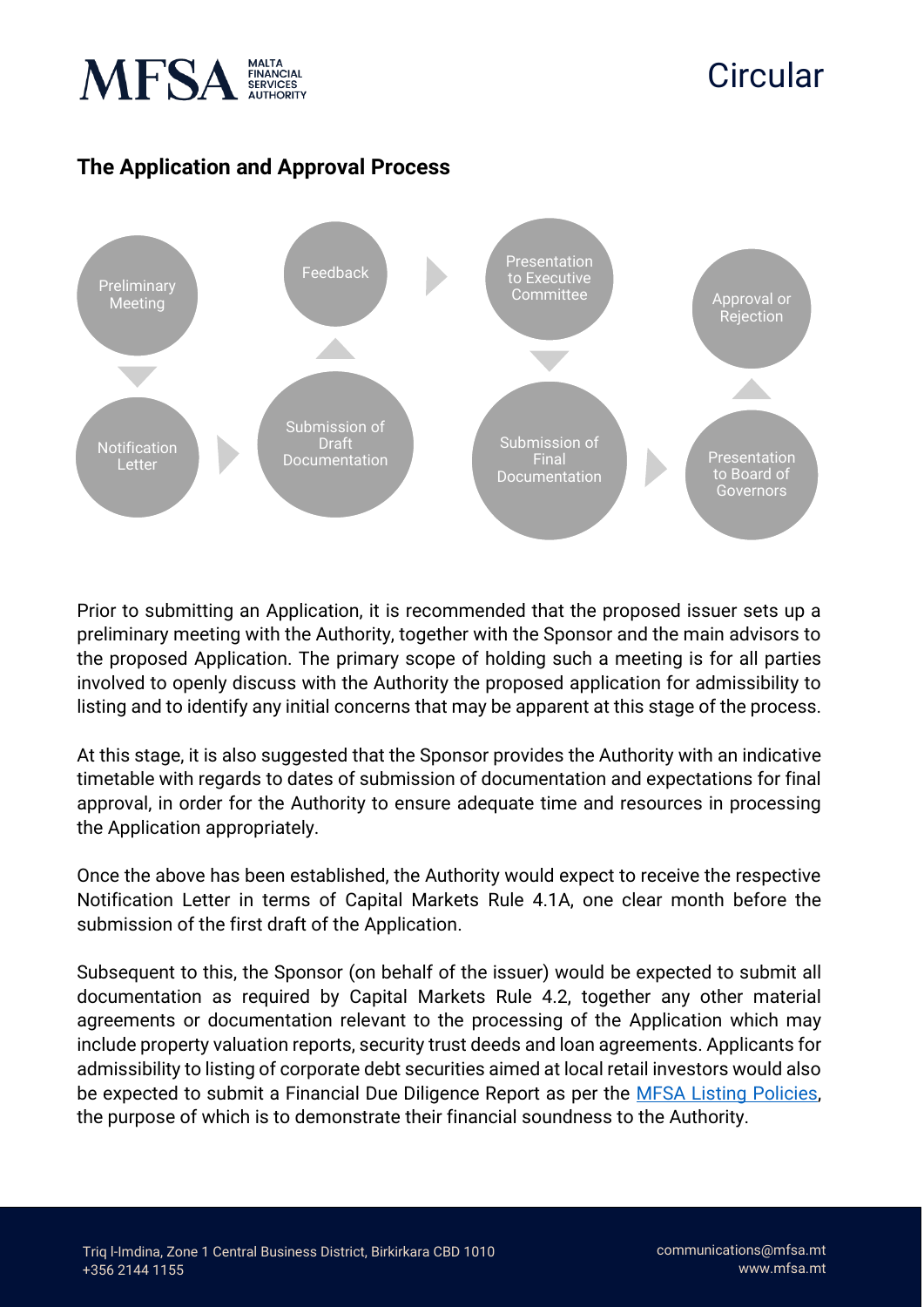



Where the draft documentation submitted does not meet the standards of completeness, comprehensibility and consistency necessary for approval, or where changes or supplementary information are required, the Authority shall inform the Sponsor of such in writing. It is important to note that in such cases the Sponsor may be requested to revise the indicative timetable sent to the Authority.

Once the Securities and Markets Supervision Function within the Authority is satisfied that the Application and/or prospectus meets all necessary standards, it shall make its recommendation to the Executive Committee as to whether or not it believes that the Executive Committee should proceed with presenting the Application and/or prospectus to the Board of Governors of the Authority. Depending on the decision taken at Executive Committee level, the Application and/or prospectus would be presented to the Board of Governors, who shall in turn grant approval or otherwise of the prospectus and/or the Application.

#### **Timeframes for Approval**

The turnaround times for the approval or refusal of a prospective Application and/or prospectus shall be in line with the terms assigned under the Regulation. The time limit set out in the Regulation shall only apply from the date on which all the revised documentation as requested by the Authority are submitted satisfactorily.

The Authority undertakes to inform Sponsors of the meeting dates of the Board of Governors as soon as these become available. It is essential that final application documentation in both hard and soft copy is provided to the Authority **at least six working days** prior to the Board of Governors meeting which is being targeted.

#### **Submission of Documentation**

Upon submission of the **first draft of documentation**, the Authority expects that:

- Any documentation provided is to be as comprehensive and complete as possible;
- Any documentation is made available in a searchable and workable format;
- In cases where an amended or updated version of the Memorandum and Articles of Association of the issuer would have to be submitted to the Malta Business Registry, a copy thereof is first to be submitted to the Authority for review;
- Any directors of the issuer (and guarantor/s, where applicable) would have already been identified and personal identification details of said individuals would be readily provided;
- Any changes to be registered with the Malta Business Registry would, to the extent possible, be well underway;